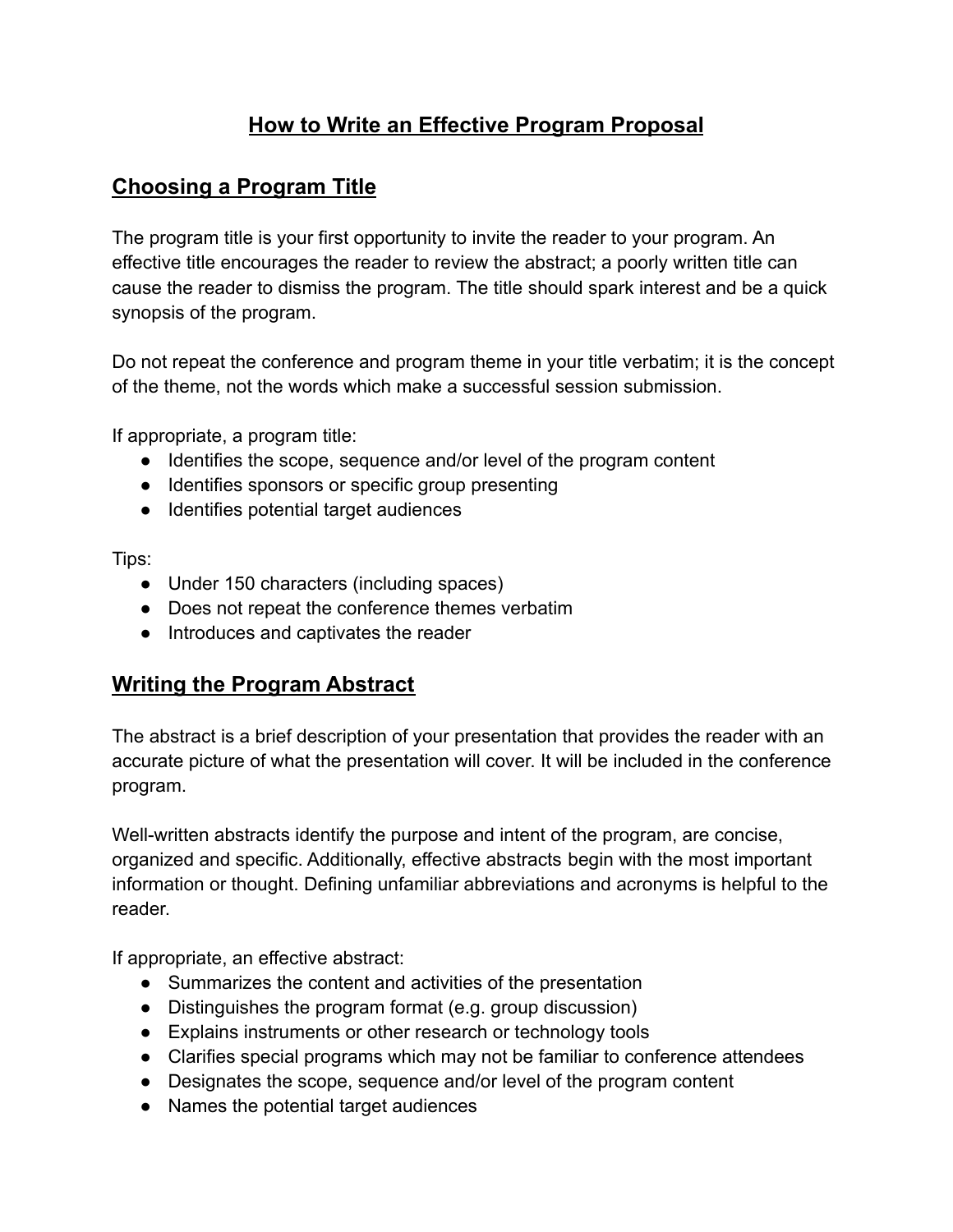Tips:

- Capture the attention of the reader
- Preview the content and what the attendee can learn
- Identify the manner of audience involvement
- Clarify the contribution of the topic to the field
- Allude to the benefits of the program content
- Under 550 characters (including spaces)

## **Writing Effective Learning Outcomes**

Having clearly defined goals and outcomes for your presentation will clarify your expectations, will make it easier for you to check for understanding and competency achieved by your participants, and will help the participants stay focused and engaged. It will also help participants as they carry their new skills/knowledge back to their campuses to put into practice.

Tips:

- Define the intended outcomes of the presentation
- Identify the action or level of thought required of the learner (understand, comprehend, synthesize, compare and contrast, categorize, identify, apply)
- May describe the degree to which the outcome will be achieved
- Identify how the learner will achieve the outcome

Consider writing outcomes that span the full range of cognitive processes, as described in Bloom's Revised Taxonomy (Remembering, Understanding, Applying, Analyzing, Evaluating, Creating).

- What are the goals of your presentation?
- What specific skills and/or knowledge will the participants gain from their experience?
- Will they have some tangible evidence of their time with you?

Stuck on writing learning objectives? Try the prompts below…

- Participants will practice specific skills of...
- Participants will leave with tangible resources for future reference, including:…
- Participants will use case studies to evaluate...
- Participants will evaluate the strengths and challenges of...